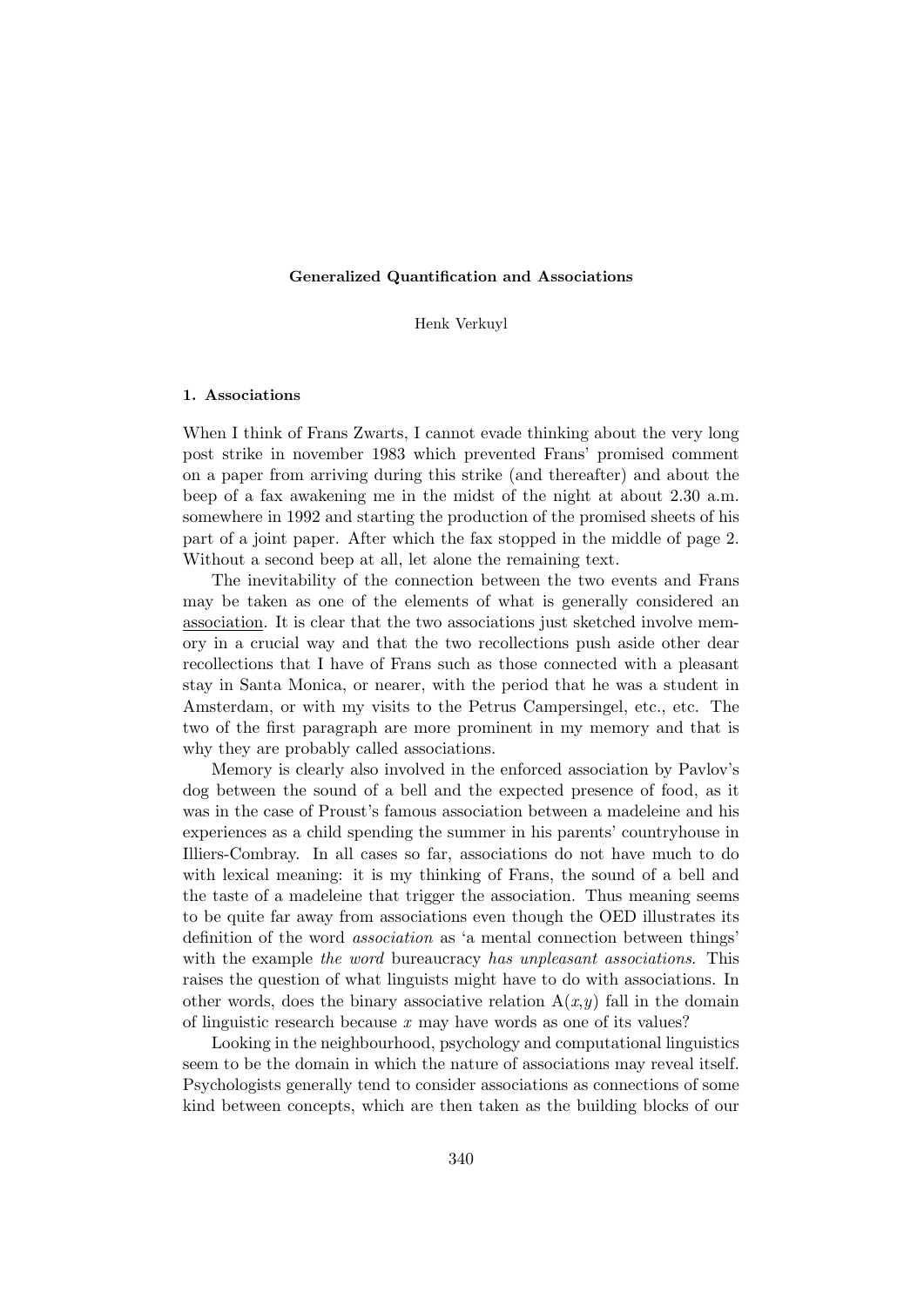memory. If associations are treated in this way, it means for the relation  $A(x,y)$  that if the word x triggers one or more associations, x is simply to be taken as a label for the concept x. In this way, linguistic semantics is justified to leave the study of associations of the sort described so far completely to the domain of psychology. On that line, it seems wise to stick to the (still sloppy) linguistic notion of connotation and let social psychologists or psycholinguists deal with associations.

I am phrasing this at daggers drawn because in many cases the literature on associations in psychology seems to be unaware of the existence of linguistic semantics. I have here in mind the social psychological research on associations, prejudices and stereotyping done by A.P. Greenwald and many associates.<sup>1</sup> They have developed the so-called Implicit Association Test (IAT) in order to measure the strength of automatic associations between concepts, which are quite generally taken as mental representations of objects in memory. Actually, what they appear to do is to equate the word x and the concept x in the relation  $A(x,y)$  by simply treating words as concepts. In a lot of their experiments the participants are asked to relate pairs of words in order to establish their associative strength on the basis of reaction time. But the words themselves are discussed without any principled distinction between language and domains of interpretation. This makes it possible for formal semanticists to enter the stage again because one could, in principle, use the findings of Greenwald c.s. by defining the standard interpretation function I and, given  $A(x,y)$ , by taking  $I(x)$  and  $I(y)$  as values in domains of interpretation which are made part of our memory. In other words, the Fregean notion of intension can now be seen as operating on concepts, because it would cover someone's experience with the world out there (stored in concepts) and because it allows for quantification over different domains of interpretation as experienced by an individual. Such a migration of formal semantics to psychology would deprive linguistics of semantics.

There is another field in which the strength of the relation between two (or more) words is measured: computational linguistics as focused on linguistic corpora. In the past decennia, a corpus-based approach to measuring the associative force  $f(A)$  in  $A(x,y)$  has made a significant contribution to shifting the original attention of computational linguists from lexicography to theoretical linguistic problems in morphology, syntax, semantics and pragmatics. In the relatively short history of this field, there are two significant stages. One started out with trying to establish relations between words in a text on the basis of co-occurrence and soon one had to distinguish between paradigmatic associations (roughly, associations involving lexical semantic

<sup>&</sup>lt;sup>1</sup>See for example, Greenwald et al. (1998), Greenwald et al. (2002) and Greenwald and Sriram (2010). Cf. also Levelt (2013) for a historical origin of this sort of assocation test, which goes back to the psycholinguistic work of C. E. Osgood, who as a behaviorist identified meaning of a word with the context in which it occurs.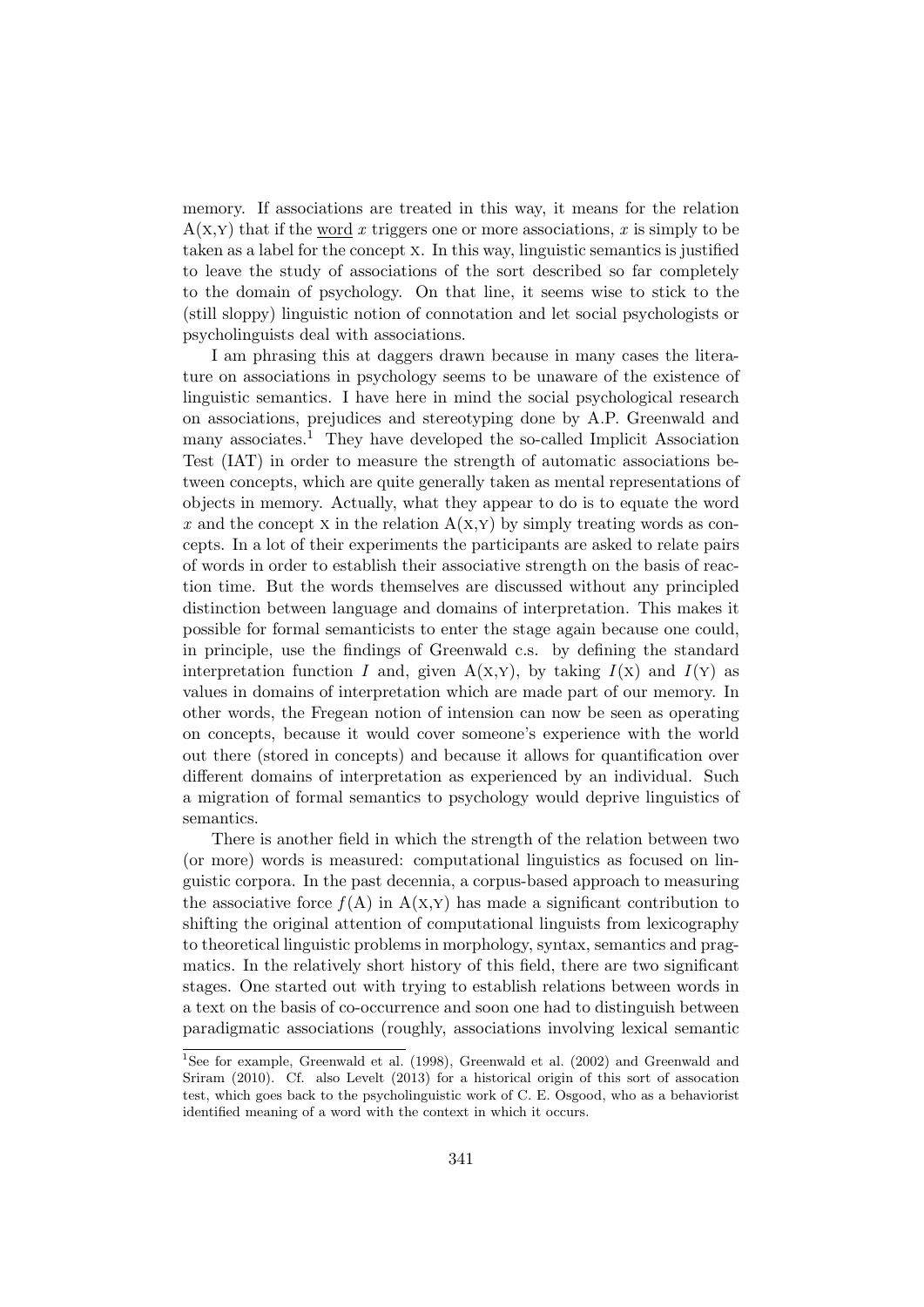relations such as synonymy, antonymy, hyponymy, etc.) and syntagmatic assocations (roughly, verb-argument relations, verb- (341/342) preposition relations, etc, but also semantically relevant relations such as between fish and Friday, madeleines and holidays).<sup>2</sup> A newer approach—maintaining the divide between paradigmatic and syntagmatic associations—focusses on the distance between words in a text in order to measure the strength of A, offering more room for the measurement of the syntagmatic relations.<sup>3</sup> And according to those computational linguists who argue for distance as the criterion for an associative relation, syntagmatic relations are exactly the place to look for if one wants to account for the arbitrariness and the volatility of associations. Which seem to do justice to the associations mentioned at the beginning of the present section.

It is about time to see what formal semantics has to say about associations. In the following section, I will discuss an interesting possibility to use the machinery of generalized quantification outside the realm of structural semantics. I will appeal to ideas that I have presented in Verkuyl (2000) and more recently in Verkuyl (2013) in the hope to say a little bit more about associations among which the two connected with Frans Zwarts. It is arguable that it is not Frans himself with whom I associate the two events but rather other situations in which Frans occurs. In the final section, associations will indeed be argued to be relations between situations. By so doing one can see that the phrase opening the present section—'When I think of Frans . . .'—is short for 'When I think of the situations in which I had something to do with Frans ...'. Such an interpretation of that phrase opens the possibility of making two situations quite prominent within the set of all situations in which I had to do with Frans. Two situations shedding light on an interesting feature of his personality: his urge to evade negative reactions of his friends to making his own agenda too busy, which is too busy in order to make up arrears so as to evade negative reactions of his friends.

## 2. Generalized quantification and the lexicon

I assume some acquaintance with the marvellous work on Generalized Quantification done by Frans in Zwarts (1981) and Zwarts (1986). But I need to give some elementary stuff in order to show how lexical semantics can be involved in the machinery that was intended to do justice to the semantics of sentences. So let us start with the basic model in Figure 1.

 $2\overline{P_{\text{O}}$  this distinction see: Church and Hanks (1990), Rapp (2002)

<sup>&</sup>lt;sup>3</sup>See Washtell and Markert (2009). The relevant notion of distinguish between distances between associated words is the notion of window (a restricted room for measuring). Nowadays windowless measurements are possible.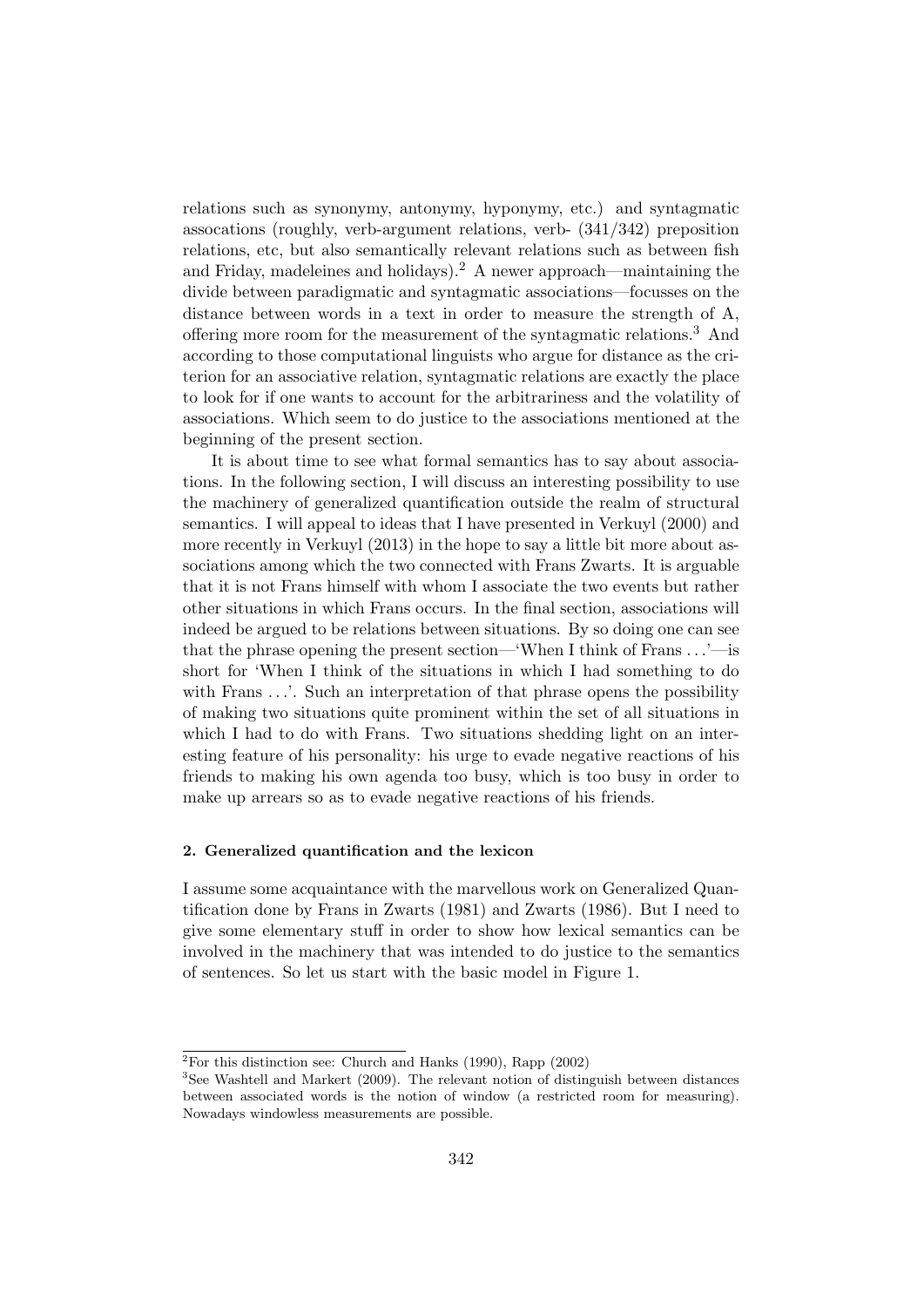

Figure 1: Intersection model of generalized quantification

In particular, determiners were discovered as the most important elements in a sentence because in sentences like (1a) analyzed syntactically in (1b),

(1) a. Some linguists in the Netherlands were rector magnificus.

b.  $DET(L,R)$ 

they provide the proper quantificational information about the intersection  $L \cap R$ , given that  $L (= A)$  pertains to the denotation L of the noun linquist and  $R (= B)$  denotes the VP be rector magnificus in the domain of interpretation D.

Skipping the account of tense, this yields the information that the intersection  $L \cap R$  counts at least a member of the class that has the property of being a linguist and a rector magnificus. One may replace some in (1a) by all, which makes (1a) false, or by one, which makes it necessary to go into the history of the Dutch universities, or by few which makes (1a) true, etc. So, generalized quantification is about all, one, some, the, few, etc.

Let us also have a look at sentences like (2a).

- (2) a. Some penguins show a high degree of pair fidelity.
	- b.  $SOME(P,F)$

Here there are two possibilities. The first one is that speaker and hearer know, say by being present in a situation in which they see penguins and talk about them, that (2a) is about the penguins in this domain of interpretation and so Figure 1 does what it is supposed to do: the sentence is true if there are F-penguins in the intersection  $P \cap F$ . However, the sentence can also be used in a conversation in order to differentiate between sorts of penguins, say Humboldt penguins  $(+F)$  and emperor penguins  $(-F)$ . In that use of  $(2a)$ the speaker and hearer do not have a particular domain D in mind: (2a)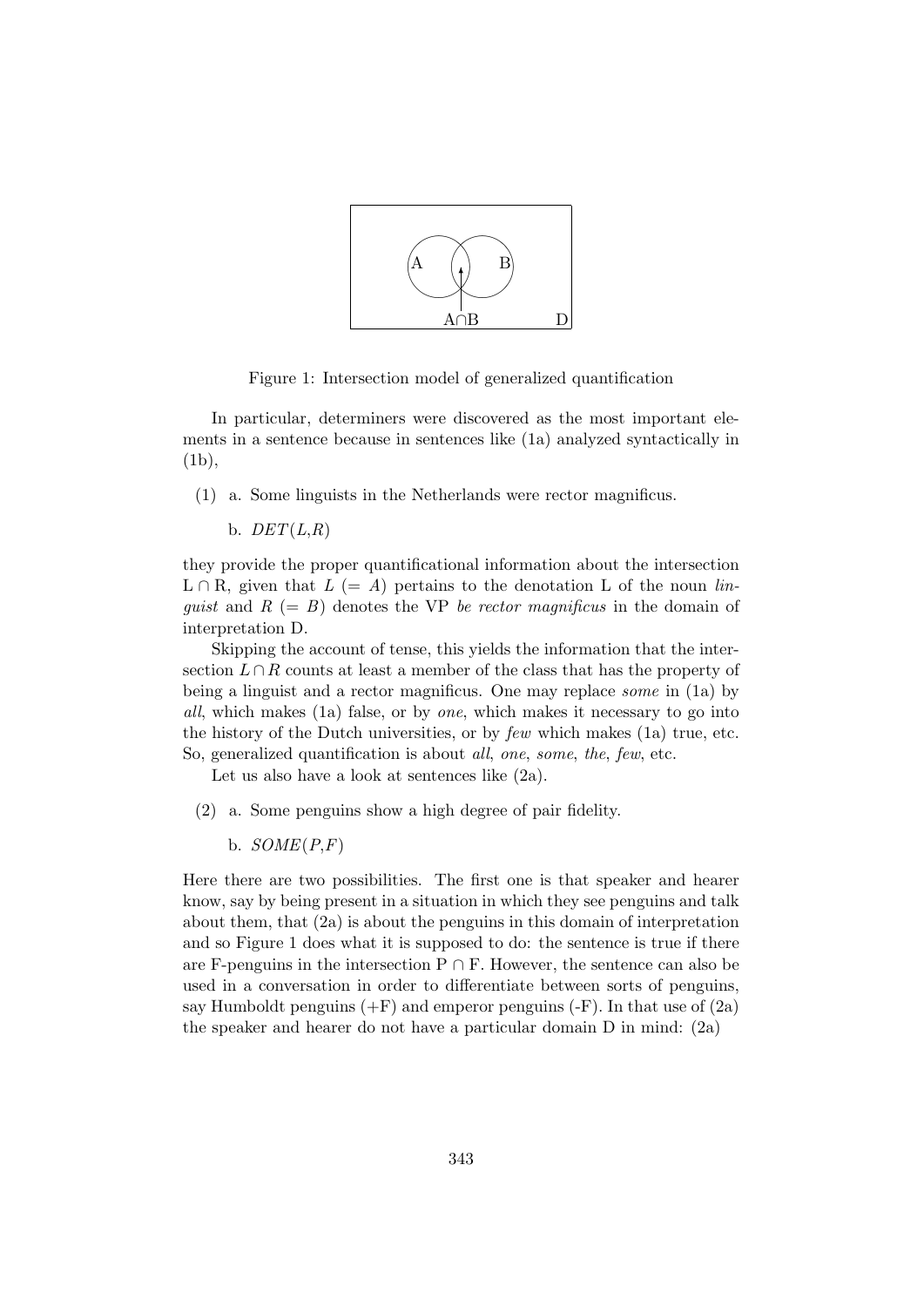takes into account all possible domains of interpretation in which the noun penguin applies to members of the penguin species.

In the two cases just illustrated by (1) and (2) the two sentences are structurally analyzed in terms of taking the determiner of the NPs some linguists and some penguins as providing the intersection  $A \cap B$ , where the generalization over a set of domains D in (2) is to be taken as being due to other factors, such as the possibility of NPs to pertain to both types and tokens.

In his analysis of the semantics of crossword puzzles, Verkuyl (2014) discusses four ways in which a clue  $C$  may relate to and answer  $A$  on the basis of a set-theoretical relation between their denotata C and A, respectively.



Figure 2: Four logical possibilities of relating lexical meaning

Figure 2 speaks for itself: in (a) the clue  $C$  and its answer  $A$  are or contain synonyms (e.g.  $C = shut, A = close$ ), in (b) A is a hyponym of C because the set A is a proper subset of C (e.g.  $C =$  seabird,  $A =$  penguin), in (c) the clues  $A$  and  $C$  do not share a meaning element because there is just some overlap (e.g.  $C = animal with pair fidelity, A = penguin$ ), and finally in (d) one might think of cases where  $A = \text{off}$  and  $C = \text{on}$ , or where  $A = \text{man}$ and  $C = woman^{4}$ 

The configurations of the sets A and C in Figure 2 are familiar in the Theory of Generalized Quantification, but there are two obvious differences: (a) there is no determiner around in order to connect the sets A and C so as to get information about their intersection; (b) the four relations between A and C do not concern one domain of interpretation but all domains of in-

<sup>&</sup>lt;sup>4</sup>It is important to maintain the difference between italics and roman: clues and answers belong to a language  $L$  and so they are italicized. Their denotation occurs in roman capitals representing sets in domains of interpretation. It should also be clear that in (d) some sort of negation element is to be assumed in either answer A or clue C.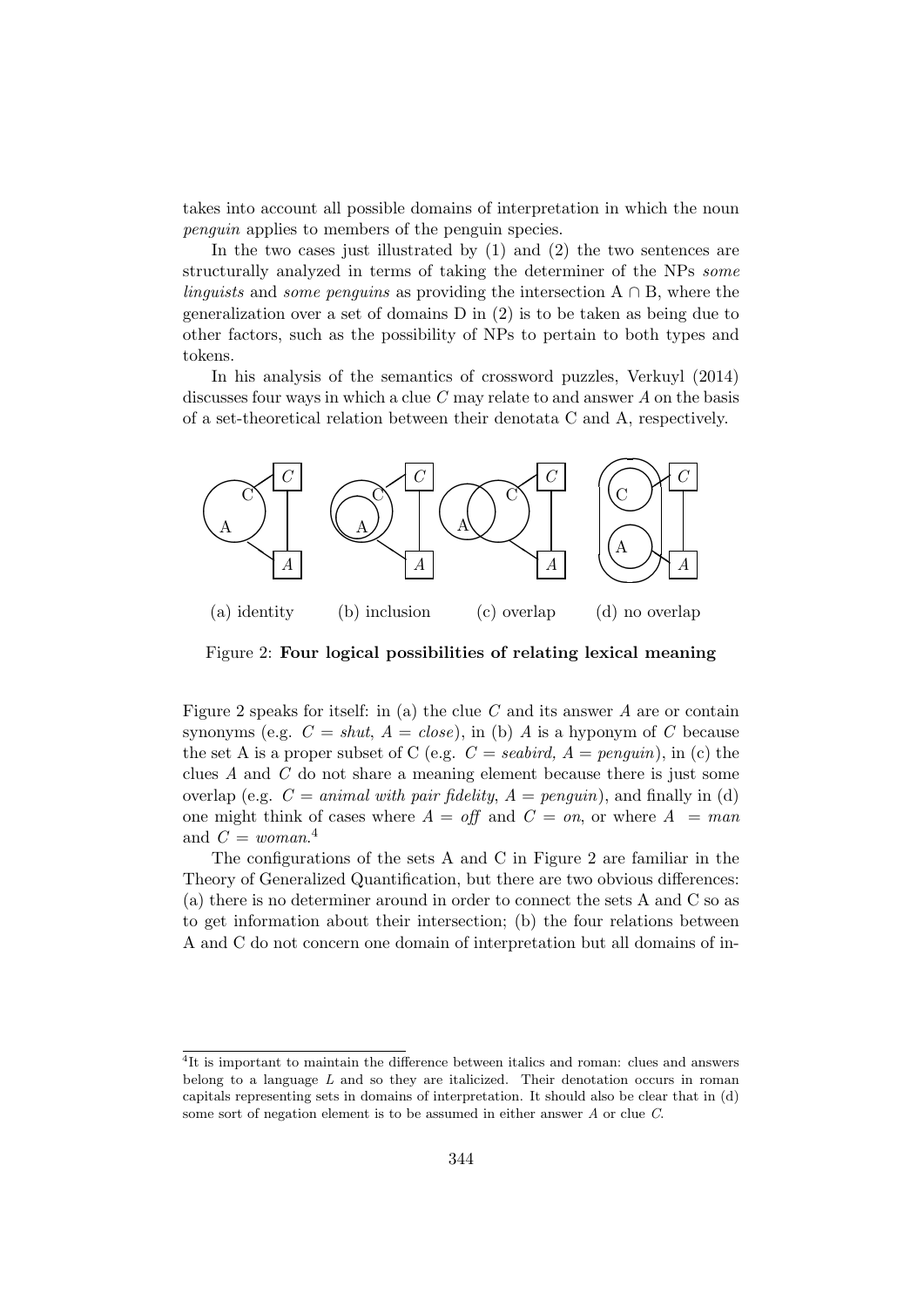terpretation available.<sup>5</sup> In all possible worlds accessible to the puzzle solver penguins are seabirds ( $P \subset S$ ), irrespective of the individual members of P or S in a specific domain of interpretation and in some worlds all penguins may have the property of pair fidelity but this is not the case in all words. In general, the full meaning of a word  $A$  can be seen as pertaining to a set of sets  $C_1, C_2, \ldots C_n$  containing A, much in the way proper names are often seen in terms of all sets of which its bearer is a member.

Breaking away from the model-theoretic position in which the interpretation of a certain set leads to some value in an objective domain of discourse "out there", one may use the machinery of formal semantics for modelling our cognitive capacity of dealing with meaning. That is, one may see the configurations in Figure 2 as flexible in the sense that individual speakers are always prepared to adapt the meaning of the words belonging to their mental lexicon on the ground of their experience. Ignoring the puzzle context of Figure 2, Verkuyl (2009;2013;2000) underscore the willingness of people to empty the  $A - C$  part of configuration (c) —that is, that part of A containing no members of C—so as to obtain configuration (b). This is called stereotyping. Against better judgment, the speaker ignores possible worlds in which the configurations  $(c)$  and  $(d)$  hold in favour of assuming  $(b)$  for all worlds. Think of word pairs like:

- man  $(A)$  strong  $(C)$
- jesuit  $(A)$  unreliable  $(C)$
- blond  $(A)$  simple minded  $(C)$
- model  $(A)$  anorexic  $(C)$

Etcetera, etcetera. It should be clear that in all these cases configuration (c) applies for the speakers of a language community and that stereotyping the lexical relations exemplified here leads to accepting (b) as the proper way to go for individual speakers, individually or as member of a larger group of that community. In this way, the covert "determiner" is promoted to the role of a universal quantifier. This seems to me the essence of stereotyping from the semantic point of view.

<sup>&</sup>lt;sup>5</sup>Technically we have to assume a function  $h$  such that for all  $w$  in the set of possible worlds W:  $h(w)$  is the denotation of A in w. Assuming this for C too, the four configurations in Figure 2 can be seen as defining lexical relations between  $A$  and  $C$  by assuming that in all worlds w, A = C in (a), A ∩ C = A in (b), A ∩ C  $\neq \emptyset$  in (c) and A ∩ C =  $\emptyset$  in (d).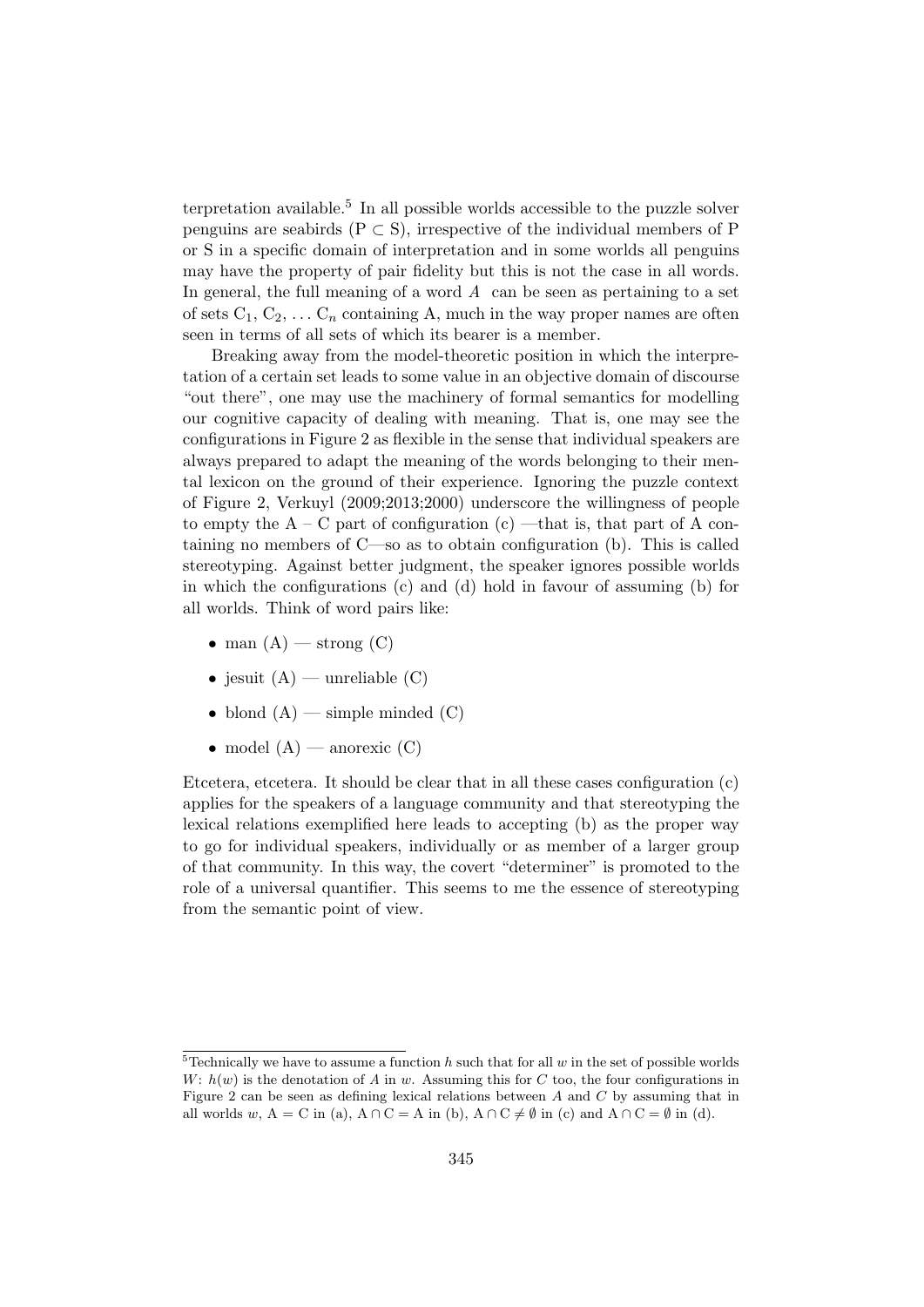## 3. Associations and Generalized Quantification

As suggested earlier the notion of association is quite complex in the sense that the main divide between paradigmatic and syntagmatic associations discussed above gives room to a wide variety of sorts. As observed earlier they are generally not taken as meaning relations and in many cases it is even impossible to speak of an overlap: the intersection between the set of Fridays and the set of fishes is empty and there is no way to connect Frans Zwarts with faxes or beeps or post strikes in terms of a possible overlap. This could be an indication for bringing associations outside the domain of lexical semantics.

Yet there are several reasons for steering a different course. One of the problems for finding a unifying principle that covers all the different sorts of association is that in the literature the associative relation  $A(x,y)$  is mainly defined in terms of x and y as standing for sets of objects (I ignore here mass nouns). This problem may be solved by assuming that there is a binding factor which provides the possibility for the Theory of Generalized Quantification to enter the field. People generally assume a relation between Proust's madeleine (an object) and a memory of a situation in order to be able to use the term association for this connection. But one could also say that it is the situation in which Marcel smells his madeleine and thinks back to situations in his youth in which the madeleine also played a role.

On this account it becomes possible to make use of the four logical possibilities of Figure 2. And indeed, it is not too difficult to bring associations within the bounds of generalized quantification. Skipping the puzzle part of of Figure 2, associations can now be seen, in Figure 3, as possible relations between situations. Possibility (a) could count as covering the associations



Figure 3: Four logical possibilities of relating sets of situations

of Pavlov's dog, whereas in (b) the set C contains all the situations in which I had to do with Frans Zwarts and A contains the two situations described at the beginning of the present chapter.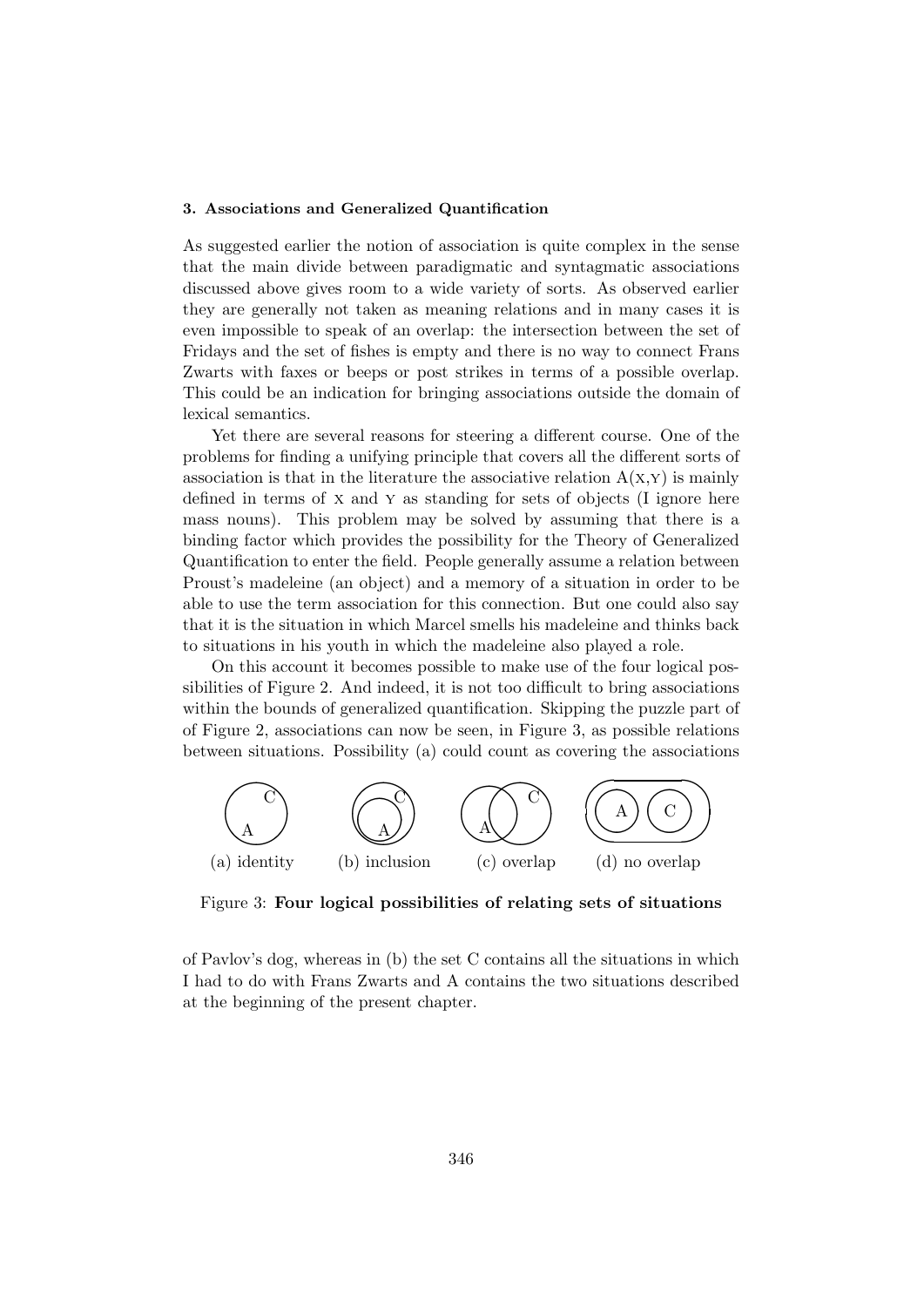The Friday-fish-example seems to fall under (c) with C for the situations in which people ate fish and A for situations in which it was dinner time on Friday. For centuries, in European countries the name Friday was associated with the word *fish*: most of the people ate fish on Friday, especially in catholic families. It is reasonable to assume that in spite of this habit people did not always eat fish on Friday and that fish was also eaten on other days of the week. Configuration (d) gives room to dreams.

It is not my purpose to present here a generalized quantified account of associations. This is just an initial impetus, so I restrict myself here to drawing Frans' attention to this perhaps unexpected extension of a field in which he was so adroit and virtuoso and which brought him his professorship in Groningen. Who does not remember his work on anti-additivity, antimorphisms, proper quasi-filters, filters and ideals? So, given the enormous amount of time available after his retirement, it would be a nice outlook for the two of us to work on a joint paper about the modeling of strength in associative relations. The only problem seems to be that I no longer have a fax ...

# References

- Church, K. W. and P. Hanks (1990). Word association norms, mutual information and lexicography. Computational Linguistics 16, 22–29.
- Greenwald, A. G., D. E. McGhee, and J. L. K. Schwartz (1998). Measuring individual differences in implicit cognition: The implicit association test. Journal of Personality and Social Psychology 6, 1464–1480.
- Greenwald, A. G., L. Rudman, B. Nosek, M. R. Banaji, S. D. Farnham, and D. S. Mellott (2002). A unified theory of implicit attitudes. Psychological Review 109, 3–25.
- Greenwald, A. G. and N. Sriram (2010). No measure is perfect, but some measures can be quite useful. Response to two comments on the brief implicit association test. Experimental Psychology 57, 238–242.
- Levelt, W. J. (2013). A History of Psycholinguistics: The Pre-Chomskyan era. Oxford: Oxford University Press.
- Rapp, R. (2002). The computation of word associations: Comparing syntagmatic and paradigmatic approaches. Proceedings of the 19th International Conference of Computational Linguistics 1, 1–7.
- Verkuyl, H. J. (2000). Stereotyping, prototyping, and figurative use: Towards a proper semantic analysis. In T. F. Shannon and J. P. Snapper (Eds.), The Berkeley Conference on Dutch Linguistics 1997. The Dutch